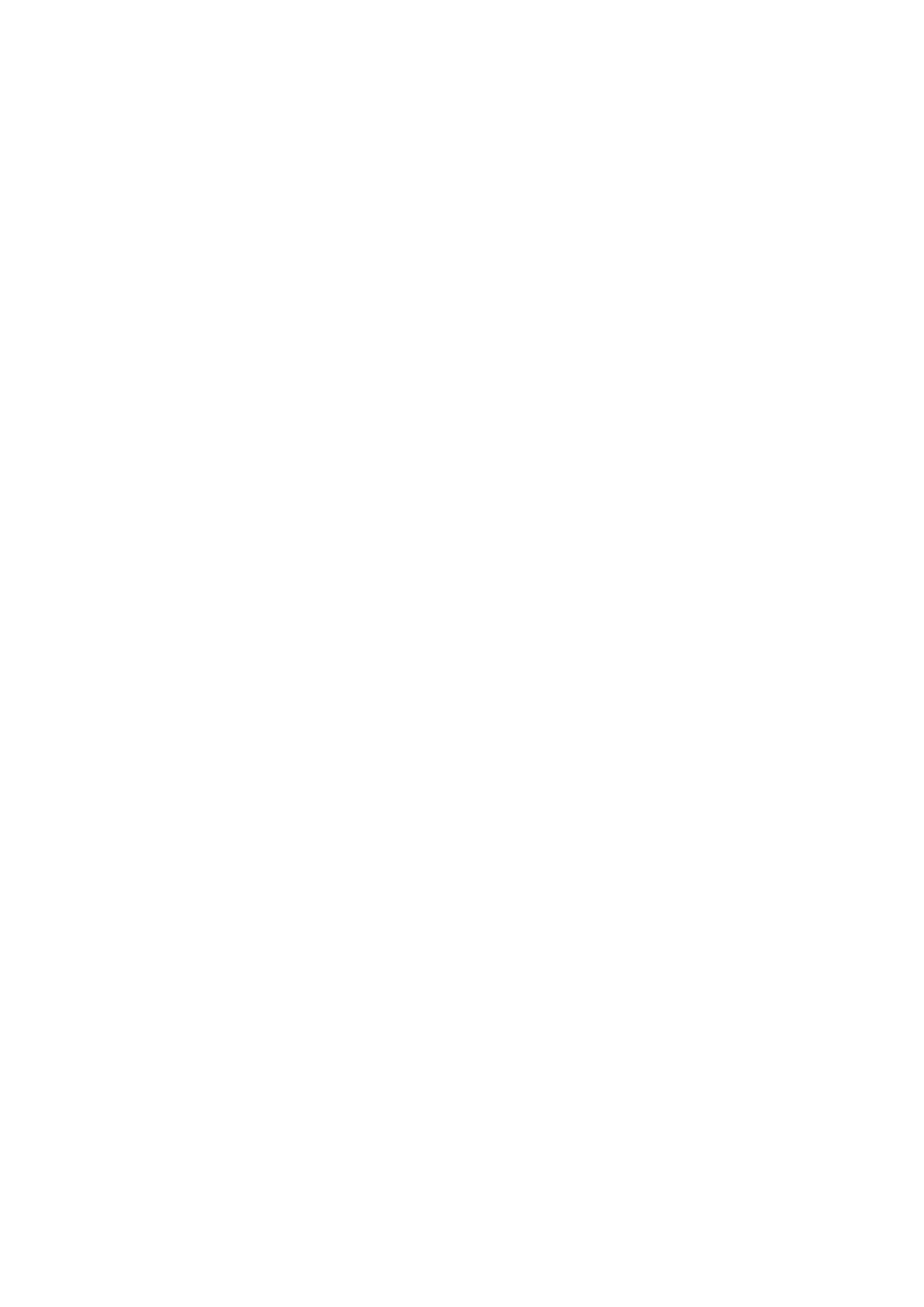#### **TIME MANAGEMENT TRAINING COURSE OUTLINE**

#### **FOREWORD**

Most of us have, at one time or another, felt daunted and overwhelmed by the number of tasks and commitments that have been assigned to us. The key to tackling this situation is effective time management.

Understanding, identifying and defining your long-term goals is the very first step for an effective time management. With the broader goal in the background, you can now set your short-term goals that will effectively lead you to achieving the longer-term goals in life.

At the heart of effective time management is an important shift in focus: Concentrate on results, not on being busy. This is a one of the most important time management skills. Many people spend their days in a frenzy of activity, but achieve very little because they are not concentrating on the right things.

According to the Pareto Principle, or the '80:20 Rule', typically 80% of unfocused effort generates only 20% of results. The remaining 80% of results are achieved with only 20% of our efforts.

By applying the skills taught in the Time Management Workshops, you can optimise your efforts to ensure that you concentrate as much of your time and energy as possible on the high payoff tasks. This ensures that you achieve the greatest benefit possible with the limited amount of time available to you. Contrary to popular belief, effective time management is not based on doing more things in less time.

This **Time Management Training** course in New Zealand is about doing the right things in the correct order and doing them better.

#### **OUTCOMES**

#### **In this course you will learn how to:**

- $\bullet$  Set S.M.A.R.T. goals
- Prioritise effectively
- Plan strategically
- Gain lasting skills to tackle procrastination
- Handle high pressure, crisis situations with ease
- Learn to organise the workspace for efficiency and productivity
- Master when & how to delegate for maximum productivity
- Set daily rituals for better productivity
- Gain insightful skills to better manage meetings and keep them on track
- Discover alternatives to in-person meetings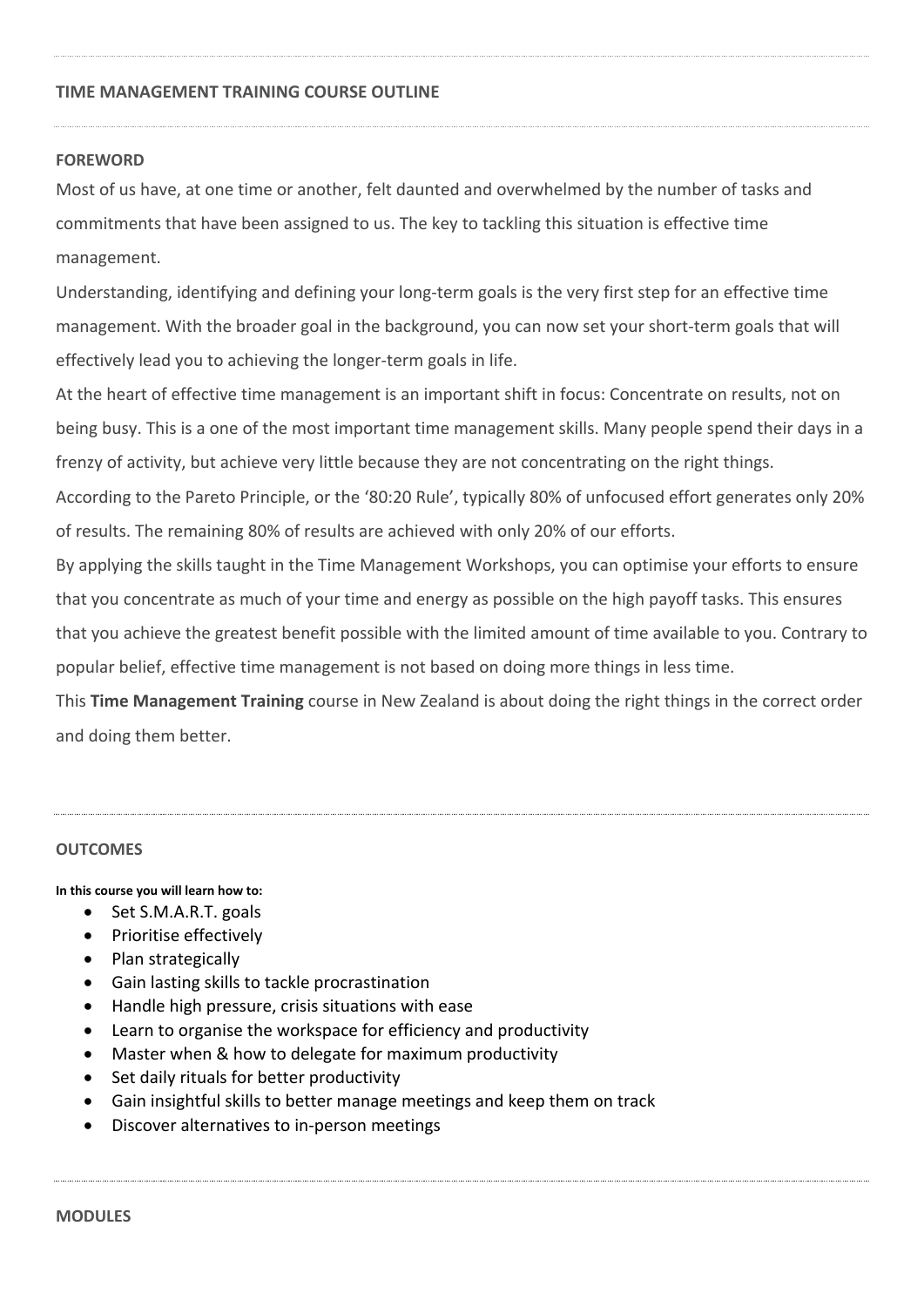#### **Lesson 1: Getting Started**

- Workshop Objectives
- Pre-Assignment Review

## **Lesson 3: Prioritise the Day**

- Pareto's Law
- Immediate Tasks vs Planned Tasks
- Staying on Track

**Lesson 5: Removing Avoidance** • Procrastination Explained • Nine Steps to Stop Avoidance

## **Lesson 2: Types of Goals**

- Three P's
- S.M.A.R.T Goals
- **•** How to Prioritise
- Staying Focused

#### **Lesson 4: Plan to Succeed**

- Planning Documentation
- **•** Implementing Planning Documentation
- Choosing Tasks Based on Importance
- Breaking Large Tasks Down
- Targeted Tasking

#### **Lesson 6: Managing Unexpected Events**

- Crisis Happen
- Planning and Preparation
- Time for Action Mode
- How to Avoid the Next Crisis

#### **Lesson 7: Organised Work Stations**

• Remove Disorder

• Frogs for Dinner?

- Manage Work Requirements
- Manage Electronic Communication
- Calendering for Success

#### **Lesson 9: Rituals Are Required**

- What Should be Ritualised
- Managing Basic Human Functions
- Examples to Follow
- Create More Time

## **Lesson 8: Delegation Principles**

- Delegation Explained
- Assigning Delegation
- How to Delegate
- Accepting Delegation

#### **Lesson 10: How to Best Manage Meetings**

- Is a Meeting Required?
- Implement the PAT Technique
- Writing Agendas
- Stop Discussion Deviation
- Post-Meeting Follow-Up

#### **Lesson 11: Meeting Options**

- Virtual Conversations
- Conference Calls
- Electronic Communications
- Using Cloud-Based Applications

## **Lesson 12: Wrapping Up**

Words from the Wise

#### **WEB LINKS**

- $\triangleright$  [View this course online](https://pdtraining.co.nz/courses/time-management-training-in-auckland-wellington-christchurch-and-new-zealand-wide)
- > [In-house Training Instant Quote](https://pdtraining.co.nz/inhouse-training-quote?cse=PDT0028)